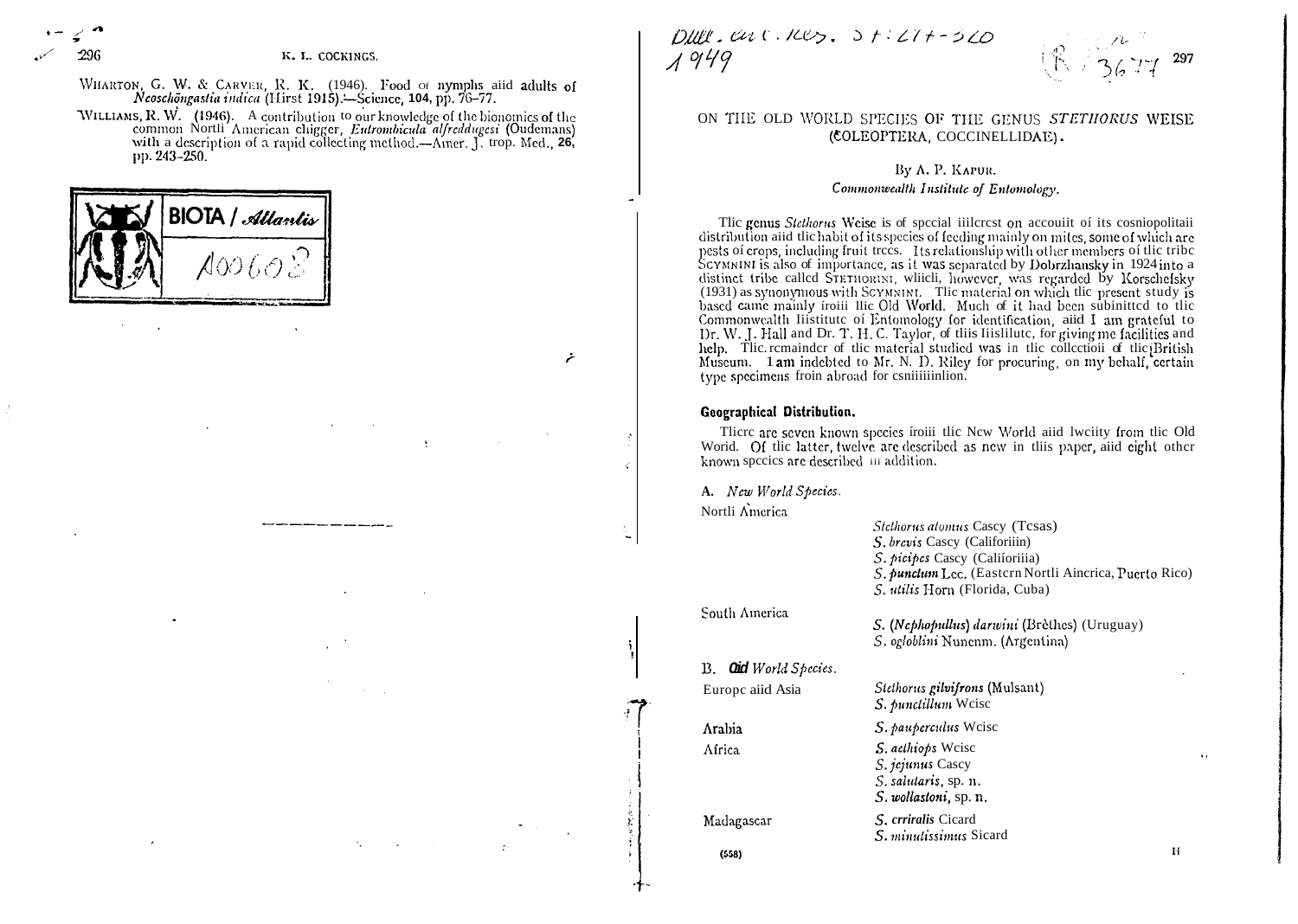| S. vinsoni, sp. n.                                                        |
|---------------------------------------------------------------------------|
| <i>S. gilvifrons</i> (Mulsaiit)<br>S. parcepunctatus, sp. n.              |
| S. pauperculus Weise                                                      |
| S. rntci, sp. n.<br><i>S. rotundulus</i> (Mots.)<br>S. tetranychi, sp. n. |
| S. malayensis, sp. n.<br>S. siphonulus, sp. n.                            |
| <i>S. aplus</i> , sp. n.                                                  |
| S. pauperculus Weise $[ ? 3$                                              |
| $S.$ rotundulus (Mots.) [ ? ]                                             |
| S. nigripes, sp. n.<br>S. vagans (Blackburn)                              |
| S. bifidus, sp. n.                                                        |
| S. fijiensis, sp. n.                                                      |
|                                                                           |

The species are very small, iisiially between 1.0 inin. to 1.5 mni. in length. They are mostly black aiid devoid of any markings on the pronotum and elytra, so that, superficially, they resemble offer another very closely. The structure of their male genitalia. liowever, offers reliable specific characters which it has been possible to correlate with certaili external characters silich as the punctation, pubescence, shape of the fernoral lines and of the last abdominal sternitre iii the males. In inality species the coloiir of the clypeus aid of the legs seems to be fairly constant, but colour is jot as useful a specific character as had been previously supposed. Several distinct species seem to possess similar coloration.

#### Feeding Habit and its Importance.

The following table shows the food of various species of *Stethorus* as recorded iii tlic literature and as stated on tlic labels attached to tlic material under study. Certain species recorded iii tlic literature (especially on economic entoniology) as belonging to Seymnus liave also been included because subsequent esaniination of tlic original material in siiclicases has proved that they beloiig, in fact, to *Stelliorus*.

It will be observed that the inajority of the specirs feed on mites, although iii rare iiistances other kiiids of food, such as Aphids aid Thrips, liave also been reported. Critical examination aiid feeding esperiiiiciits iii sucli cases rnay reveal, liowever, tliat mites are tlic principal food of all species.

There are several instances in which Stethorus species are reported to have effectively rediced the population of mites occurring as pests. Uspenskil (1937) recorded that S. punctillum Ws. considerably reduced the infestation of Tetranychus turkestani Ugar, aiid Nik. on cottoii in Uzbekistan, and that in 1935 it completely eliminated this iiiite on cotton iii Sainarkand. The same species of *Stelliorus* was reported to have rapidly reduced the population of Tetranychus telarius L. in Taslikent (Radzievskaya, 1931) aiid also to Iiave exercised, froni time to time, some coiitrol of it in vineyards in Europe. In India, S. pauperculus Ws. and S. gilvifrons (Muls.) (while ill iave sometimes been cronicously recorded as Scymus gracilis Mots.) escreise a valuable check on the population of mites on various crops sitelias sorghum (cholam). castor, beans, apples, etc. In New Zealand, Stethorus bifidus, sp. n. (a fuller account of the biology of which was published by Cottier, 1934, who referred to it as Seymuns sp., near minutulus Broun) is all important predator of *Paratetrany*clus pilosus C. & F. In North America, S. punctum Lec. was reported to liave materially reduced the population of  $P$ , *pilosus* on fruit trees (Gilliatt, 1935; Hauser & Cutright, 1911).

 $\frac{1}{2}$ 

 $\sim$   $\lambda$ 

 $\lambda$ 

| <b>Stethorus</b> species               | Host                                                                             | Plant                                        | Country                                                            | Reference                                                                |
|----------------------------------------|----------------------------------------------------------------------------------|----------------------------------------------|--------------------------------------------------------------------|--------------------------------------------------------------------------|
| S. punctillum Ws.                      | Aites<br>Tetranychus telarius L.                                                 | .ops<br>                                     | Bohemia<br>$\ddotsc$                                               | Battný & Balaček,<br>1924                                                |
| <br>.,                                 | .,<br>                                                                           | otton?<br>$\ddotsc$                          | Taslikcnt.                                                         | Radzievskaya,<br>1931                                                    |
| .,<br>.,                               | $\ddot{\phantom{a}}$<br><br>.,                                                   | ugar beet<br>rape viiies                     | U.S.S.R.<br>taly<br>folland <b>aiid</b><br>Belgium<br>(glasshouse) | Menozzi, 1934<br>Vanwijngaerden,<br>1934;<br>van der<br>Helm, 1935       |
| .,<br>                                 | ŧ<br>$\cdot$<br>.,                                                               | lops, hydran-<br>and<br>geas<br>roses        | Iritain (glass-<br>house)                                          | Jary, 1935; Speyer,<br>1935                                              |
| .,<br>,,<br><br>                       | ", telarius var. russeo-                                                         | emon<br><br>astor<br>                        | iicily<br><br>taly<br>$\cdots$                                     | Martelli, 1937<br>De Stefani, 1919                                       |
| <br>.,                                 | <i>lus</i> Koch<br>r. turkestani Ugar.                                           | otton<br>$\cdots$                            | Jzbekistan,                                                        | Uspenskii, 1937                                                          |
| .,                                     | & Nik.<br><sup>9</sup> aralelranychus<br>pilosus C. & F.                         | iruit trees                                  | U.S.S.R.<br>Finland<br>                                            | Listo. Listo &<br>Kanervo, 1939                                          |
| <br><br>                               | <b>Aphid:</b><br>Phorodon humuli Schr<br>Thrips                                  | lopsucus<br>$\ldots$                         | Britain<br><br>Europe<br>                                          | Massee, 1940<br>Schaufuss, 1916                                          |
| S. punctum Lec.                        | Mites:                                                                           | nigra                                        |                                                                    |                                                                          |
|                                        | Telranychus telarius<br>(bimaculatus<br>llarvey)                                 | lotton<br>                                   | <b>U.S.A.</b><br>                                                  | 1913.<br>McGregor,<br>McGregor<br>8:<br>McDonough,<br>1917               |
| ,,                                     | Paraletranychus<br>pilosus                                                       | Fruit trees                                  | <b>U.S.A.</b><br>                                                  | Garman, 1923;<br>Ross & Robin-<br>son, 1922 ; Ham-<br>ilton, 1924        |
| ,,                                     |                                                                                  | $\ddot{\phantom{1}}$<br>                     | <b>U.S.A.</b><br>                                                  | Hauser & Cutright,<br>1941                                               |
| S. picipes Casey                       | T. telarius<br>                                                                  | Cotton<br>٠.                                 | Canada<br>$\ddotsc$<br><b>U.S.A.</b><br>$\cdots$                   | Gilliatt, 1935<br>McGregor &<br>McDonough,<br>1917                       |
| $\ddot{\phantom{0}}$<br>S. utilis Horn | Tetranychus sp.<br><br>P. pilosus<br>$\ddotsc$<br>T. telarius (bimacu-<br>latus) | Titrus<br>٠.<br>Citrus<br>٠.<br>Cotton<br>٠. | U.S.A.<br><br><b>U.S.A.</b><br><br><b>U.S.A.</b><br>               | Quayle, 1913<br>Borden, 1922<br>McGregor &<br>McDonough,<br>1917         |
| <br>٠.                                 | T. yothersi McG.<br>                                                             | Avocado<br>$\ddotsc$                         | U.S.A.<br>                                                         | Moznette, 1919 and<br>1922                                               |
| Stethorus sp.<br>S.vagans (Blackl      | T. pacificus McG.<br>$\cdots$<br>Tetranychus                                     | Apple<br>$\ddot{\phantom{0}}$<br>Sugai cane  | U.S.A.<br><br>Hawaii<br>                                           | Webster, 1942<br>swcxcy, 1923                                            |
| ٠.<br>$\bullet$                        | exsiccator Zhnt.<br>Bryobia praetiosa<br>Koch                                    | Fruit trees.<br>clover and                   | Tasmania<br>$\ddotsc$                                              | Evans, 1943                                                              |
| S. bifidus, sp. n                      | Paratetranychus<br>pilosus                                                       | grasses<br>Apple trees                       | New Zealand                                                        | Cottier, 1934 (see<br>Scymuus sp.)                                       |
| S. salularis, sp. r                    | Eggs of mites<br>                                                                |                                              | West Africa                                                        | Hargreaves,<br>1932<br><b>Stethorus</b><br>(scc<br><i>jejunus</i> Casey) |
| 5. pauperculus<br>Ws.                  | Paratetranychus<br>indicus Hirst                                                 | Sorghum<br>$\ddot{\bullet}$                  | South India                                                        | Cherian, 1933 (see<br>Scymnus gracilis<br>Mots.)                         |
| ,,<br>                                 | Mites<br><br>                                                                    | Castor, Andr<br>pogon all<br>plantain        | India<br>$\ddot{\phantom{1}}$                                      | In collection                                                            |
| S. gilvifrons (Muls.) Mites            | <br>$\ddotsc$                                                                    | Apple tree<br>and casto                      | North India                                                        | .,                                                                       |
|                                        | S. tetranychi, sp. n. Tetranychus sp.<br>٠.                                      | Jute<br>$\ddot{\cdot}$                       | Bengal, India                                                      |                                                                          |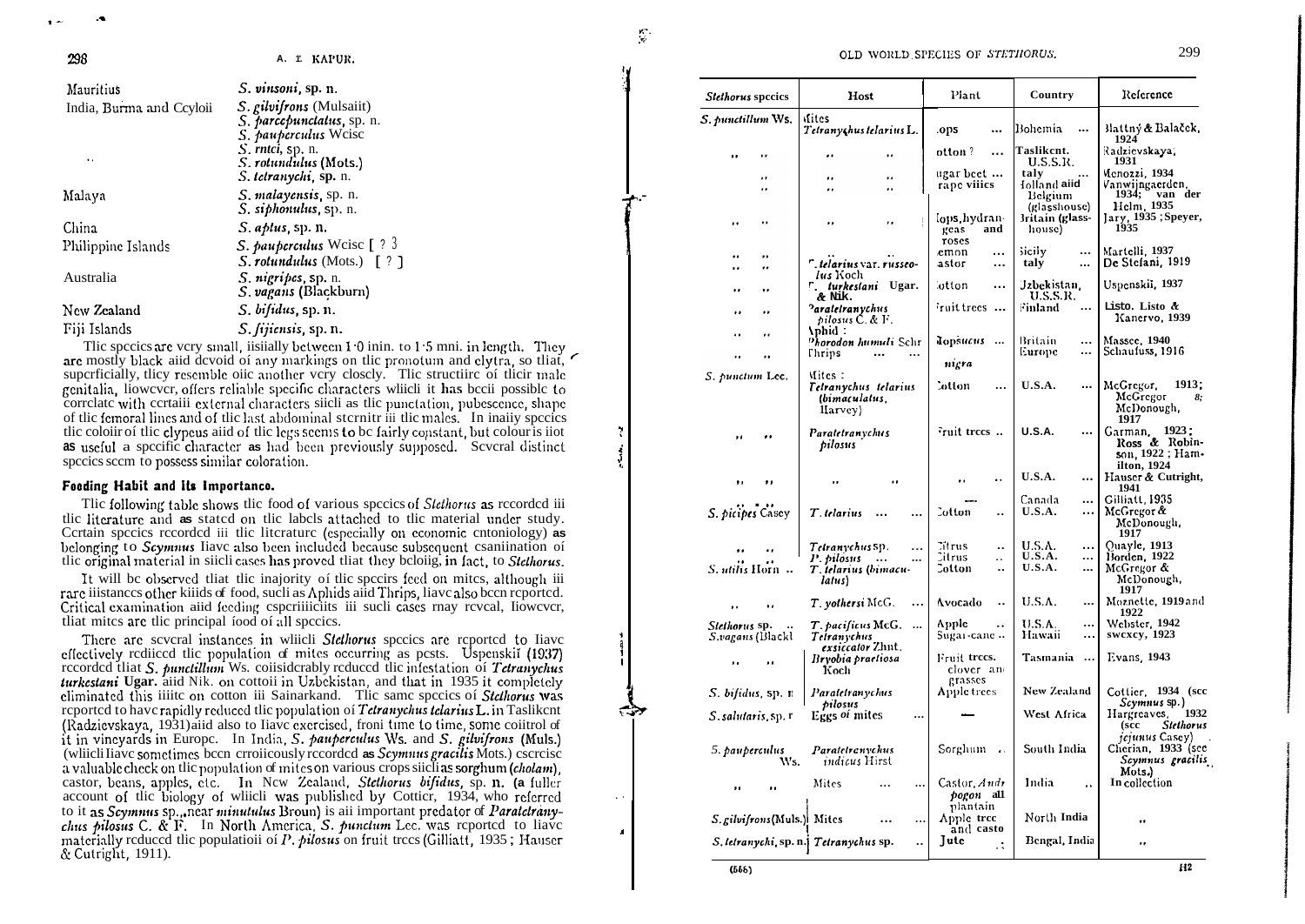Pronotum unevenly punctate, the punctures filic and rather spnrsc in tile median onethird and much coarser, navel-like niid close together towards the lateral margins. Elytra with filic and finally close punctures which are slightly more inipressed in the apical half aiid are oblique (as if impressed from behind). Underside with greyish, short, sparse and subdepressed pubescence. Metasternum flat iii the middle, finely and sparsely punctate, towards the lateral margins with remaining parts of underside with rather fille and moderately close pulictures. Femoral lines evenly rounded, wide and fiot extending beyond two-fifths of the length of the segment. The sixth abdominal sternite (fig. 21) iii the male with distillet and wide emargination in the middle of the posterior margin. Male genitalia : sipho<br>(hg. 19) very thin, long and forming a complete loop proximally; siphonal capsule<br>dark, without any oiiter branch, but with tiie iniier br and bifurcate at apex; peiiis (fig. 18) very long, nearly three times the length of trab, narrow and tapering towards the apex aiid bent towards the paramera iii the apical one-third; the spicule (fig. 20) long niid thin; paramera very narrow aiid nearly two-thirds the length of penis, each bearing a pair of sliort set ac at the apex; trab short and expanded distally. Each half of ninth steriiite (fig. 22) iii female spatulate and provided with three or four short, widely separated set as two ards the apes.

Length 1-25-1-4 mm., width  $0.9-1.0$  mm.



Figs. 18-22,—Stethorus gilvifrons (Muls.): (18) parts of male genitalia × 75: (19) sipho  $\times 75$ ; (20) the spicule  $\times 75$ ; (21) sixth abdominal sternite of the male  $\times 75$ ;  $(22)$  ninth steriile of the female  $\times 75$ .

GEOGRAPHICAL DISTRIBUTION AND REMARKS :- The type locality is Derbeiit, Caucasus. Korschefsky gives the distribution as Asia Minor aiid South Europe. He also synonyiiiiscs S. minimus Wollaston (iiot Rossi), froiii Madeira arid the Canary Islands but examination of the material in Wollaston's collection iii the British Museum shows that it is quite distinct from giluifro (syn. *minimus* Rossi). It is described below as a new species under tile name S. wollastoni. The similarity in coloration, especially of the testaceous anterior part of ilic licad, between the latter species and *gibifrons* is misleading. The material examined was as follows :-

MEDITERRANEAN REGION: Sardinia, Cagliari; Cyprus, Limassol, -.ii.1934  $\cdots$  (Mavromoustakis); Hedeva (sic), 4, viii.1932; on red spider.

INDIA: Baluchistan, Mastung, 27.vii.1938, predacious on mite on apple tree · "(A. P. Kapur); Punjab, Lyallpur, 23.iii.1935, predacious on mites (M. Afzal

*Husain*); Lyallpur, Lyiii.1935, predacious on mites on castor leaves  $(A, P, K$ abur).

Stothorus wollastoni, sp. n. (figs. 23-27).

Stethorus minimus Wollaston (iiot Rossi), 1854, p. 470.

Shortly oval, distinctly narrower than Stethorus gilvifrons (Muls.), moderately convex. Coloration as in gilvifrons, but the last pair of femora invariably deep brown to piccous. The pubescence on tiic dorsal surface greyish, fairly long and spnrse. Head with rattier coarse, impressed and sparse pulletures; antennae with fusiform club. Pronotum unevenly punctate, iiic median one-third with filic aild spnrse punctures and the lateral parts with coarse, navel-like and moderately close punctures. Elytral punctures moderately coarse, less impressed and sparse. Siirince between punctures smooth and shimng. Underside with greyish, short and sparse pubescence. and with moderately coarse and sparse punctures except close to tlic lateral margins of tic metasternum. Femoral lines (fig. 25) widely rounded, and extending as far as two-fifths of the length of the first abdominal sterilite. In the male, the last abdominal sternite has a distinct emargination  $\mathbf{m}$  the middle  $\alpha$  ille posterior margin (fig. 26). Male genitalia: sipho (fig. 24) moderately long, narrow in a regular arch proximally; siphonal capsule mostly dark, with the outer branch sliort aiid wide and the inner one longer aiid narrower ; peiiis (fig. 23) tubular, nearly twice as long as tiic trab, gradually but slightly narrowing distally with the extreme apex slightly bent towards the paramera, which are slender, about three-fourths tile length of peilis and each provided with a sliort seta at the apex. The trab, basal plates and the proximal halves of peilis and paramera dark. Each half  $\sigma$  ninth sternite (fig. 27) in female subtriangular, with numerous irregularly crowded puiictures aiid with three moderately long set at the apes.

Length 1.3 mm., width 0.9 min.

 $\gamma$  .



Figs. 23-27.—Stelhorus wollastoni, sp. n. : (23) parts of male genitalia  $X$  75; (24) sipho  $\times$  75; (25) first abdominal sternite  $\times$  34; (26) sixth abdominal sternite of Hic male  $\times$  75; (27) ninth sternite of female

TYPE. Oiic male iii tiic Wollaston collectioii (British Museum) from MADEIRA. PARATYPES. Both sexes, in the British Museum ; 12 from Madeira aiid 6 from tiic Canary Islands, mostly in Wollaston collectioii.

REMARKS. The species is easily distinguished from S. punctillum Ws. by the testaceous coloration of tiic anterior part of the head, legs, etc., and by tlic less coarse and distinctly sparse pulletation of the elytra. Further, the femoral lines also do not reach the middle of the segmeit as in *punctillum*. From *gilvifrons*, with which it agrees in the coloration of the head, etc., and in the shape of the femoral lines, it differs in being slightly narrower, in the punctation of the licad and clytra. and in the structure of the genitalia.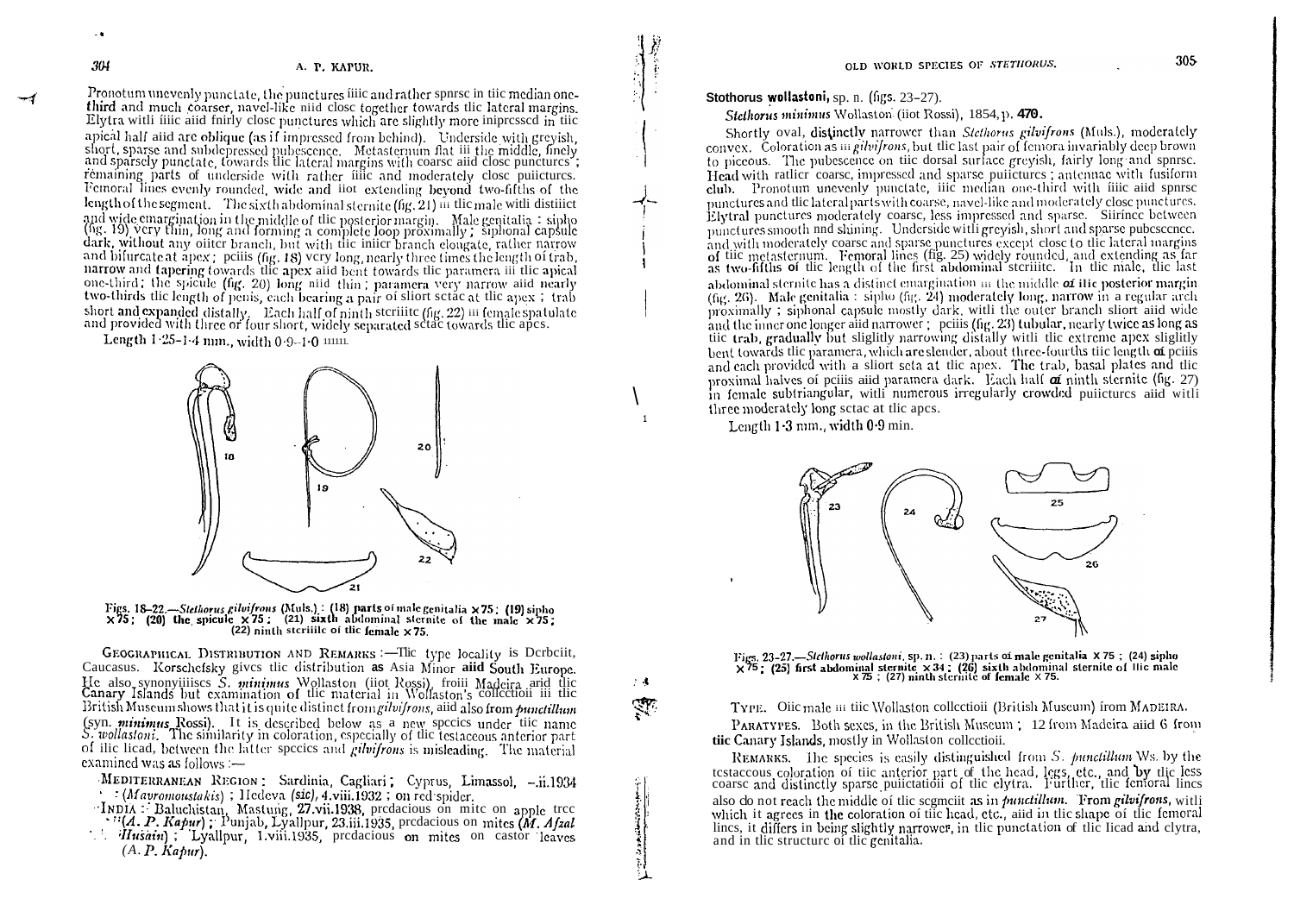into two narrow lobes; paramera filiform, short, about three-fourths the length of the penis, each with a cluster of short set e at the apex. Female with a well developed and strongly sclerotised spermatheea (fig. 62) which is moderately bent near the middle; each half of ninth sternite (fig. 68) rhomboid in outline and with three stout and moderately long setae at the apex.

 $\therefore$  Length 1.0-1.15 mm., width 0.8-0.9 mm.

TYPE. A male in the British Museum: NEW ZEALAND, Riwaka, predacious on Bryobia eggs (Mites). 18.i.1922 (D. Miller).

PARATYPES. In the British Museum : four of both sexes with the same data as the type; six of both sexes, New Zealand, predacious on red spider, -.i.1932,  $(I. Muggeridge)$ : two females, New Zealand  $(C, M, Wakedied)$ .

REMARKS. Cottier (1934) gave the biology of Seymnus sp. near Seymnus minutulus Brown. This is probably the same as S, bifidus. It is an important predator on mites and is more closely related to the Australian species than to those from other regions.

# Stothorus fijionsis, sp. n. (figs. 71-75).

Shortly oval, rather strongly convex. Black, except the testaceous anterior half of the interocular space, antennae, mouth-parts and legs. Dorsal surface with dark-brown, long, moderately stout, sparse and slightly bent to sub-creet pubescence. Head with a few fine and impressed punctures ; pronotum throughout with coarse, impressed, navel-like and sparse punctures; clytral punctures, coarse, impressed, subcircular in outline and moderately close; surface between punctures on the entire dorsal surface smooth and shining. Underside with darkish, rather short and sparse pubescence: mesosternum and anterior middle part of metasternum with coarse and sparse punctures, and the rest of the underside with fine, rather shallow and sparse punctures : femoral lines (fig. 74) broadly curved and not extending to middle of length of segment : last visible abdominal sternite (fig. 75) in the male with a wide but distinct emargination at the apex. Male genitalia : sipho (fig. 72) dark except in the apical one-third, short, widely curved proximally and straight



75

Figs. 71–75.—Stethorus fijiensis, sp. n. : (71) parts of male genitalia  $\times 75$ ; (72) sipho  $\times 75$ ; (73) ninth sternite of female  $\times 162$ ; (74) first abdominal sterilite.  $\times 34$ ; (75) sixth abdominal sternite of male

distally, gradually narrowing froiii tiic base to the apex; siphonal capsule indistinctly marked from the rest of sipho niid with short inner and outer branches: trab (fig. 71) large, very long and moderately broad; penis clongate, sub-triangular, narrow and poliited towards the apex aiid appearing sigmoid iii side view ; paramera stout, as long as peilis, filiforiii and with lolig and closely set set as in the apical one-fourth. Each half of minu sterilite (fig. 73) in female rattier sub-triangular, with two setae niid several minute pores at the apex.

Length 1.4 mm., width 1.0 mm.

TYPE. A male in the British Museum : FIII, Labasa, -viii.1922. (R. Veitch).

PARATYPES. In the British Museum; all froiii Fiji, foiir froiii Labasa, -vii.1921  $(R. Veitch)$ ; oiic from each of the following :—Lautoka, 12.ii.1920 (W. Greenwood); Cuvu, -.vi.1915 (Ii.Veitch); Suva, 12.vii.1921 (H. W. Simmonds); two examples dissected.

REMARKS. By its dark-brown pubescence, this species is easily distinguished froiii all others of the genus. In the structure of the male genitalia also it is very distinct and forms a group of its own.

### References.

BLACKBURN, T. (1892). Trans. roy. Soc. S. Aust., 15, pp. 248-250.

- BLATTNÝ, C. & BALAČEK, B. (1924). Pokusnické zprávy českého odboru rndy zemědělské v Praze no. 3, 16 pp. Prague.
- BORDEN, A. D. (1922). Mon. Bull. Calif. Dep. Agric., 11 (7), pp. 36-39.

BRÈTHES, J. (1924). An. Mus. nac. B. Aires, 33, p. 167.

CASEY, T. D. (1899). J. N.Y. ent. Soc., 7, pp. 136-137.

CHERIAN, M. C. (1933). J. Asiat. Soc. Bengal, 27 (1931), pp. 141-147.

COTTIER, W. (1934). N.Z. J. Sci. Tech., 16, pp. 39-56.

- CROTCH, G. R. (1874). A revision of the coleopterous family Coccinellidae. 311 pp. Lontloii.
- DE STEFANI, T. (1919). Boll. Studi inform., R. Giard. colon. Palermo, 5 (1-2). pp. 39–17. (R.A.E., (A) 9, p. 56.)

DOBRZHANSKY, T. (1924). Ent. Mitt., 22, pp. 18 27.

-- (1926). Bull. Acad. Sci. URSS, 20, p. 1582.

EVANS, J. W. (1943). Insect pests and their control. Dep. Agric. Tasmania, Hobart.

GARMAN, P. (1923). Bull. Coiiii. agric. Exp. Sta. no. 247 pp. 333-338.

GILLIATT, F. C. (193.5). Canad. J. Res., (D) 13, pp. 19-38.

GMELIN, J. F. (1739). Linn. Syst. nat., ed. 13, 1, p. 1664.

GYLLENHAL, L. (1837). Insecta Svecica, 2 (4), p. 195.

HAMILTON, C. C. (1924). Bull. Maryland agric. Exp. Sta., no. 264, pp. 181-238.

HARGREAVES, E. (1932). Rep. Dep. Agric. Sierra Leone, 1931, pp. 18-20.

Накоld, E. von (1875). Colcopt. Hefte, 14, p. 118.

HAUSER, J. S. & CUTRIGHT, C. R. (1941). Proc. Ohio hort. Soc., 74, pp. 26-34.

HERBST, J. F. W. (1797). Natursystem . . . der Käfer, 7, p. 346.

ILLIGER, J. C. W. (1798). Verzeichniss der Käfer Preussens, p. 413.

JARY, S. G. (1935). Ann. appl. Biol., 22, pp. 538-548.

KORSCHEFSKY, R. (1931). Coccinellidae I.-Colcopt. Cal., pars 118.

LISTO, J., LISTO, E. M. & KANERVO, V. (1939). Valt. Maatalousk, Julk., no. 99 143 pp. (R.A.E., (A) 30, p. 576.)